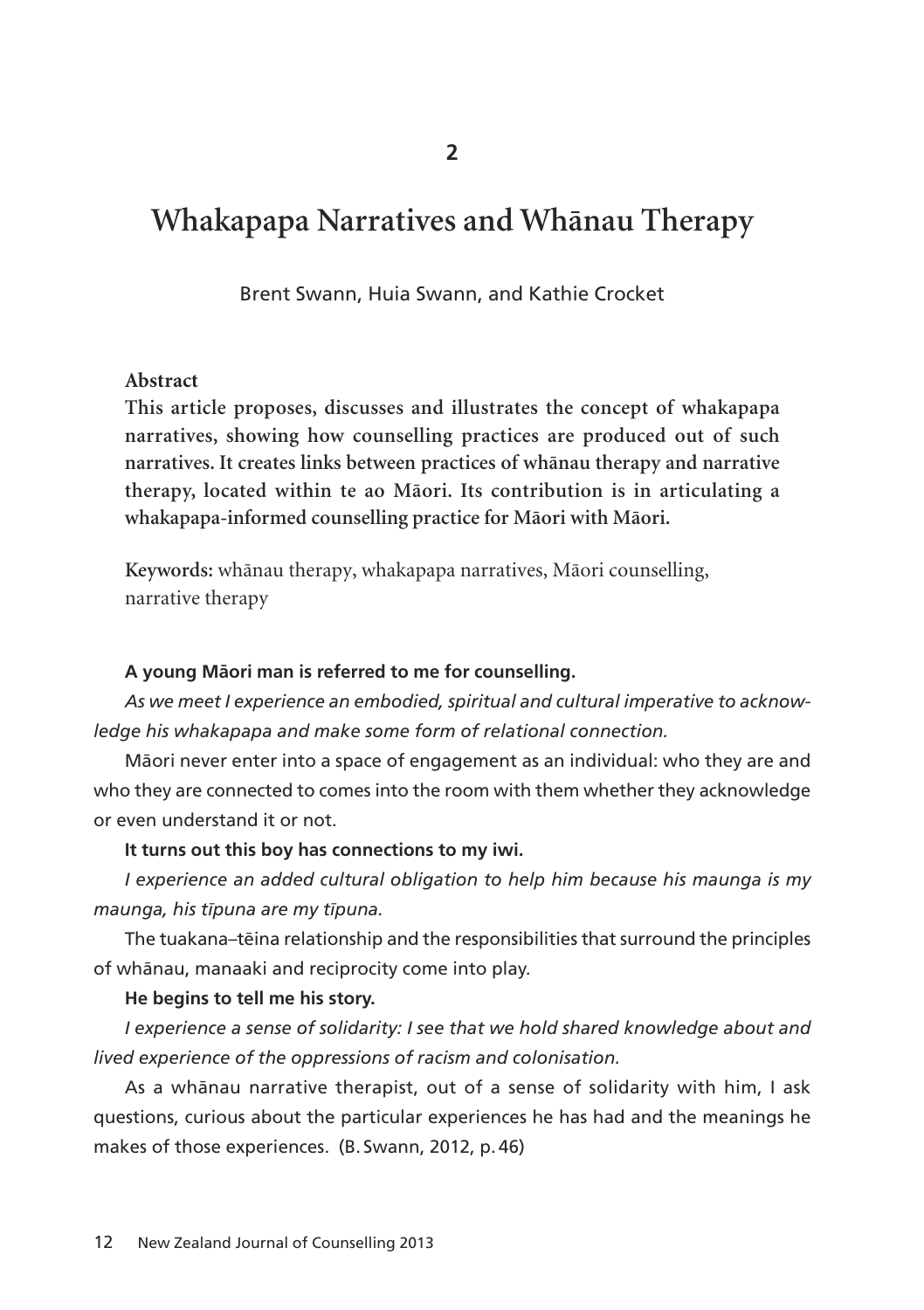Counselling practices are shaped, we suggest, by whakapapa narratives. "While whaka papa may be understood to mean genealogy, the word whakapapa carries a nuanced reference to the means by which connectedness to people, place, creation, atua and tïpuna is made" (Taonui, 2013, p. 1). Whakapapa refers to a process of folding layers one upon another:

*A way of visualizing whakapapa is the building, layer by layer, upon the past towards the present, and on into the future. Within these layers of whakapapa are the narratives that take in the many spiritual, mythological and human stories that shape, create meaning and bring to life the genealogical layers. Whakapapa and its narratives create links and provide the basis for relational interactions with each other, to place, the land and the many ancestors we descend from. These whakapapa narratives also provide the individual and cultural context from which meaningmaking, connection, and shaping of identity emerge.* (B. Swann, 2012, pp. 8–9)

This article considers and raises questions about the ways in which whakapapa narratives shape and might further shape contemporary counselling practices. While the focus of this article is the particular whänau therapy practices which Huia and Brent have shaped through multiple forms of connectedness, these practices are held within a rich and extended whakapapa, within counselling and beyond.<sup>1</sup>

The whänau therapy practice that becomes possible for us, in contemporary Aotearoa New Zealand, depends upon that which has come before. Donna Awatere (1981) clearly set a political agenda in her assertion that the work of the psy-professions, including counselling, contributed to oppression of Mäori. The Just Therapy Team (Waldegrave, 1985, 1990, 1995, 2000, 2003) has long made the case that the accounts told in counselling rooms are not neutral and a neutral hearing of them is not possible: counselling is a political practice. Others have joined the projects of commenting on and illustrating the limitations of Western psychological theory, and/or of offering alternative understandings of life and personhood for counselling alongside Mäori (Davies, Elkington, & Winslade, 1993; Drury, 2007; Durie, 1989, 1999, 2001, 2007; Hokowhitu, 2007; O'Connor & Macfarlane, 2002; Pere, 1997; Piripi & Body, 2010, 2013).

In drawing attention to the embeddedness of wellbeing and identity in whänau, wairua, hinengaro, and tinana, Mason Durie (1989, 1999, 2001, 2007) troubled the reductionist Cartesian separation of mind and body out of which traditional coun selling theory and practice arose, thus calling for a richer, more layered, expression of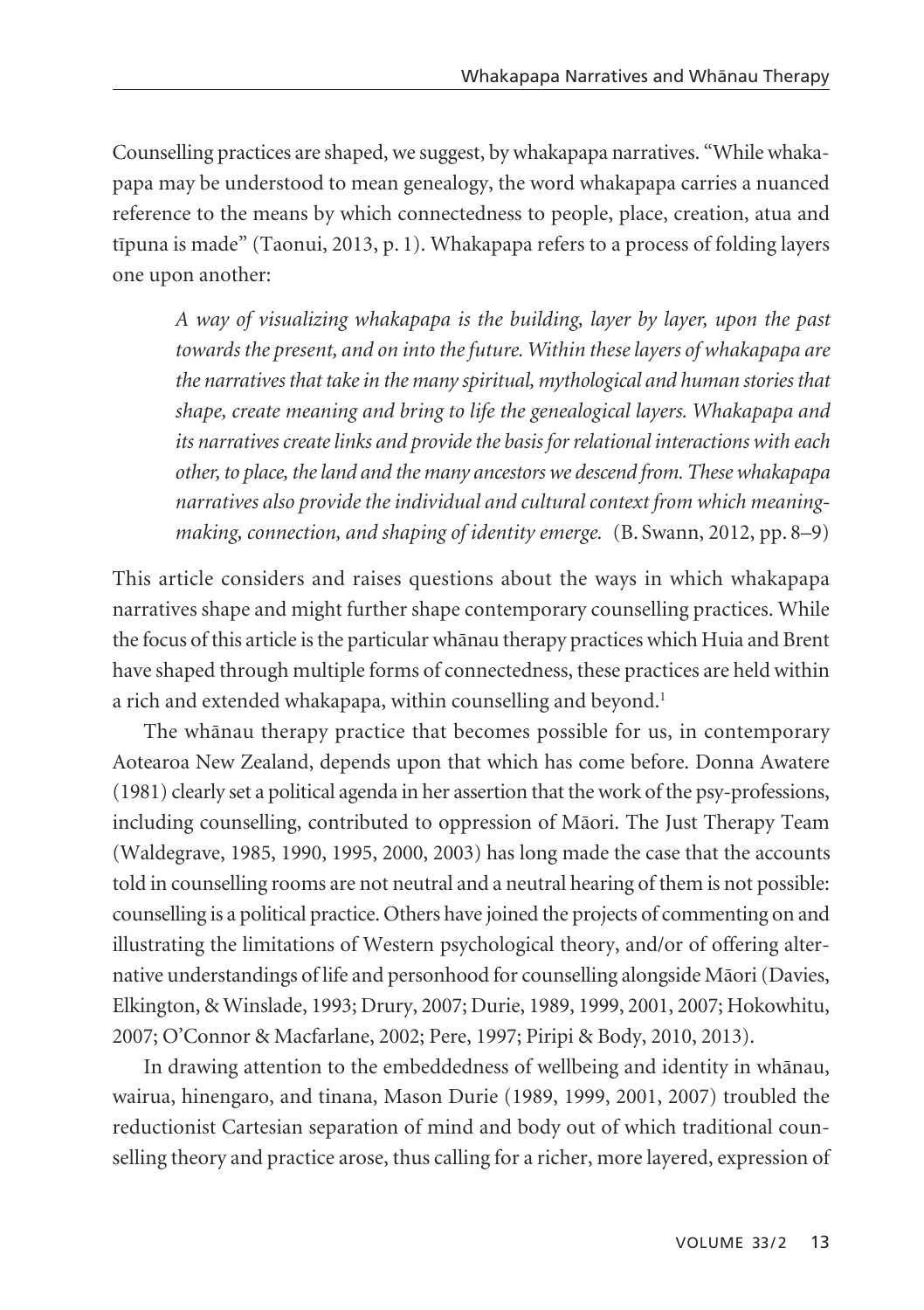counselling in Aotearoa New Zealand. That so significant a contribution as Durie's has often been misread—for example as a reductionist practice of attending to these dimensions of life, one at a time—shows the ongoing grasp that reductionism, as a product of Western rationalism, has on thinking and practice in health and social services, and the struggle to think beyond what is already thought. Therefore, at the same time as we argue here for connection with what has come before, for engagement with the layers of history in which human beings are enfolded, we also argue for a preparedness to think beyond what is already thought, and particularly beyond the humanistic individual at the centre of Western psy-professions (Rose, 1998; Sampson, 1989). For it is the very familiarity of the individual of Enlightenment humanism that leads to the colonisation, appropriation, or misunderstanding of alternative systems of knowledge—such as those of te ao Mäori.

In these ways, this article enters a contested space of knowledge-making, where for each of us there are ambiguities in taking up authorship and knowledge claims: Brent, his whakapapa layered within Ngäti Porou, and Huia, her whakapapa layered within Ngäi Tahu and Ngäti Wai, might be restrained by the tikanga of speaking rights being earned and bestowed; and Kathie, her life layered within particular Päkehä cultural, professional, academic, and family values, might be restrained by ideas about cultural safety (A. Crocket, 2012; Ramsden, 1997, 2005), decolonisation (Smith, 1999), or Mäori sovereignty (Awatere, 1984). What would other Ngäti Porou, other Ngäi Tahu, other Mäori, other Päkehä, say about the right (or not) to write, the risk of writing or perhaps the obligation and responsibility to write? Further, for Brent and Huia, there is the risk that what we have to say is read by Päkehä as speaking for all Mäori. We suggest that such action would be a mis-reading, perhaps produced by the imperative, of the dominant scientific worldview, to generalisable truth claims.

Our purpose is to show how Brent and Huia have shaped particular whakapapa narratives in producing a whänau therapy practice. We do this as a contribution to kaupapa Mäori counselling knowledge. We hope that our accounts might open up the opportunity for others to similarly value the many and diverse layers, the whakapapa, out of which non-colonising counselling practices are produced. When our day-to-day counselling encounters bring us into painful contact with the harmful effects of colonisation, it is an ethical call to us to contribute to knowledge-making towards the present and future of whänau therapy. It is our experience that whakapapa narratives provide rich conceptual and practical possibilities for this task.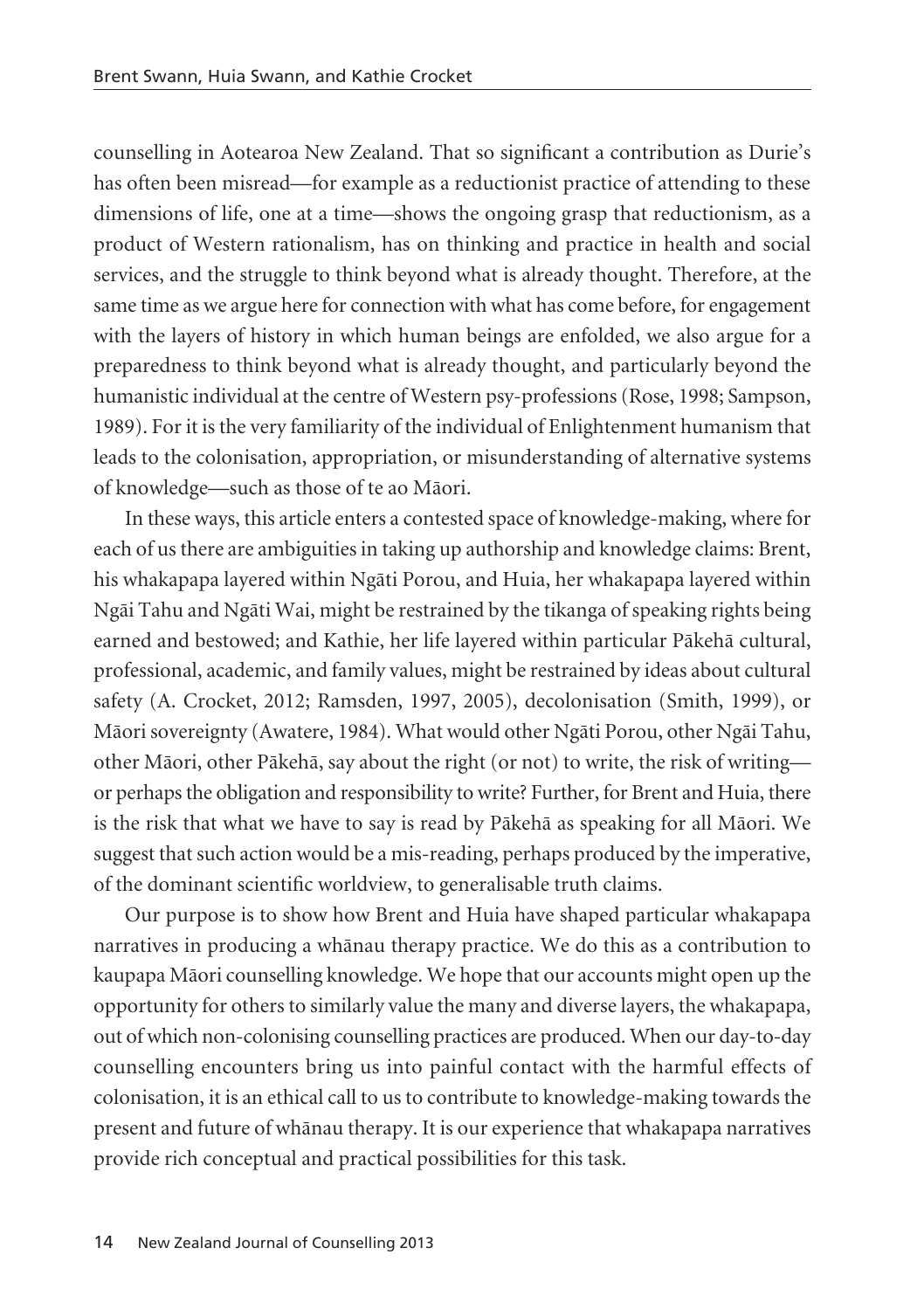## **Poetic representation**

As the article continues, at times we employ rescued speech poetry (see Behan, 2003; Speedy, 2005) as a form of poetic representation. Narrative therapists write rescued speech poetry, or poetic documents, using only words that have been uttered by the client: "[r]escued speech poems emerge from talk that has been de-composed, from its 'first' speaking, into evocative words and phrases which a counsellor re-composes into poetic form" (K. Crocket, 2010, p. 77). In using rescued speech as poetic representation in this article, we use only utterances made by Huia and Brent in a recorded körero between Huia, Brent, and Kathie, about Huia and Brent's whänau narrative practice. Poetic representation and poetic inquiry are two developments in qualitative research influenced by arts-based methods (Etherington, 2004; Furman, 2006; Furman, Shears, & Badinelli, 2007; Piercy & Benson, 2005; Richardson & St Pierre, 2005; Speedy, 2008).

Writing about social work research, Gold (2013) suggested that "we can look at poetry as a form of evocative qualitative research in which we write about our own reflections or co-create accounts of practice with others (Prendergast et al., 2009)" (p. 7). Further, such arts-based methods may achieve political ends: "[T]he emphasis is on undoing dominant stories of place (decolonisation) and the collective and relational making of new place stories (re-inhabitation). These stories are local and responsive" (Somerville, 2010, p. 340). Local and responsive stories are appropriate, Somerville claimed, for practice in what she called a post-colonial contact zone. The rescued speech poetry that we employ here is intended to show Huia and Brent actively constructing a practice out of various whakapapa narratives, illustrating how they shape and (re)inhabit counselling practices that are local and responsive.

## **Whakapapa narratives within counselling**

We acknowledge our connectedness to the contributions of Mäori and other authors cited above, and to their mahi, and the enfolded layers of whakapapa that they offer for our contemporary counselling. Our purpose in this article aligns perhaps most closely with Tëina Piripi and Vivienne Body's (2010, 2013) contributions, in our focus on articulating a kaupapa Mäori counselling practice, whänau narrative therapy, with a sense of engaging in dialogue with other Mäori practitioners. The work that Piripi and Body have done in developing and sharing kaupapa Mäori counselling practices for a Mäori audience is a significant contribution to whakapapa narratives in Mäori counselling, and it is our hope to join that endeavour.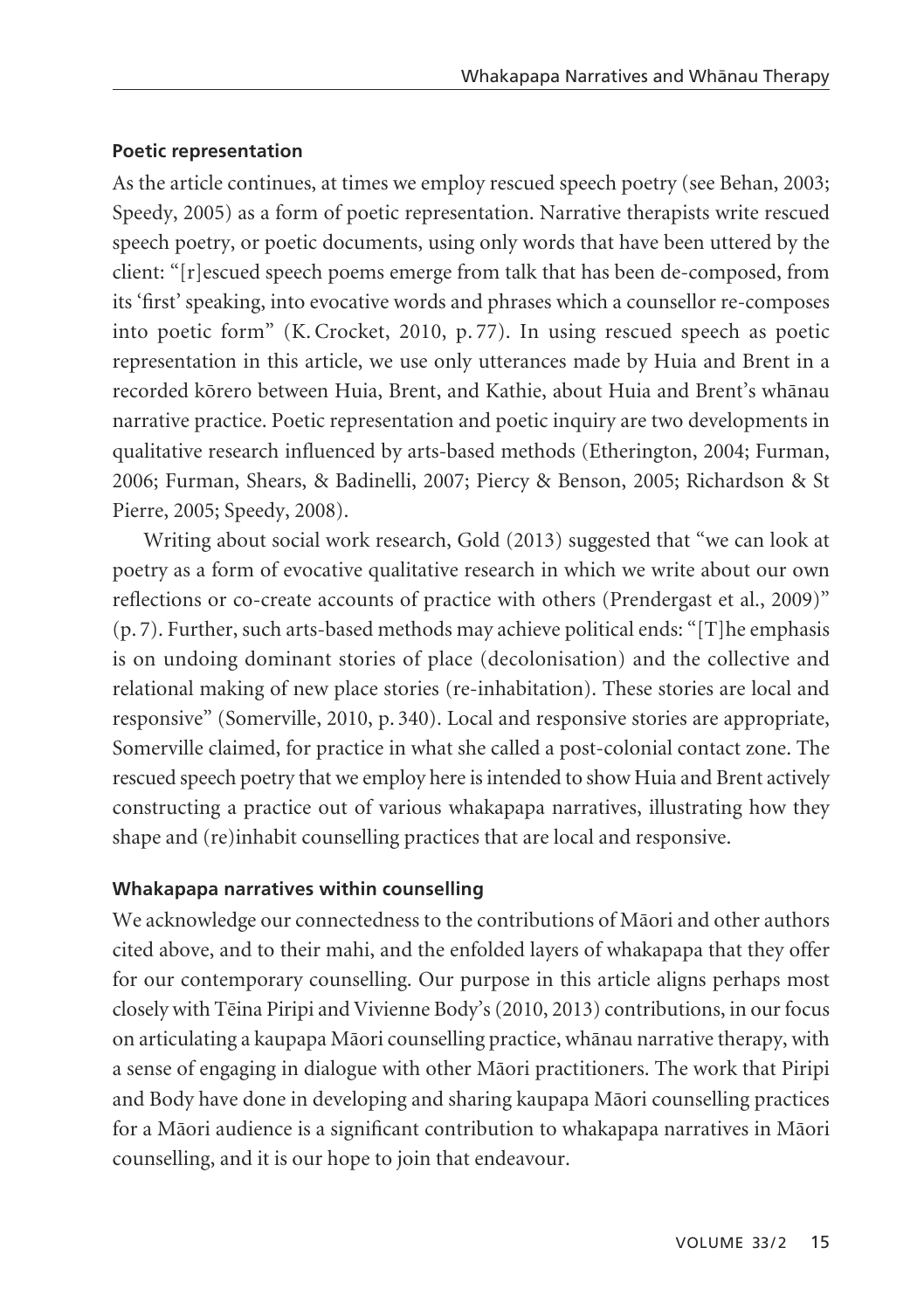We hold particular interest in the ways in which practitioners' own whakapapa narratives guide our practices as we find ways to move forward in our meetings with clients. For example, Eugene Davis (Davis, 2009; Davis & Crocket, 2010) layered his account of research conversations about masculinity, with a group of men with whom he played sport, with a memory of an event in his childhood when he witnessed his mother taking a stand for social justice, the reasons for which she then explained to him. Davis thus locates his research and counselling practice among values layered in a whakapapa narrative. Similarly, Joy Te Wiata (2006) tells of having been led by the kuia from whom she was learning to weave kono to an understanding of the impor tance of gifting her first (imperfectly woven) kono, "the fruits of our labours" (p. 3). This learning from her kuia was layered into the whakapapa of Te Wiata's life and, as she explains, later provided connectedness when she was to hand over her completed master's thesis for examination and publication:

*So it is from the position of inquirer that I present this work. Like the kono, it is a taonga, imperfect with all its gaps and partial knowledges and beginning understandings. But like the kono process, these testify to the value of the struggle and the intention to understand and honour Mäori knowledges and to bring them to the attention of others.*  $(p, 4)$ 

We, too, draw on whakapapa narratives in our work as whänau therapists. Brent tells the following story about an event during some years spent living with two kaumätua in a small East Coast rural community: Papa Paul, a kaumätua, storyteller, retired farmer, and Minita a Iwi, and Nanny Lena, a kuia, a whaea, a master weaver, and a nanny to her many mokopuna. They were two of many significant elders and kaumätua whose lives and stories had an impact on Brent's life while on the Coast.

*Reading in public was not one of my strengths, but every Sunday without fail Papa Paul, as the local priest, would open his Bible and point to the scripture he wanted me to read that morning. I was a shocking reader and, what made it worse, whakamä/shyness used to grip me so tight that my left leg used to shake uncontrollably. I would have much preferred to sit at the back of the church, ring the bell, and give out the prayer books than to read and be up front wearing a cassock and surplice. It was difficult to say no to a kaumätua minita like Papa Paul. One Sunday, before the karakia, Papa Paul proceeded to tell the congregation that Ngarangi's mokopuna was going to lead the Karakia in te reo Mäori. I recall sitting*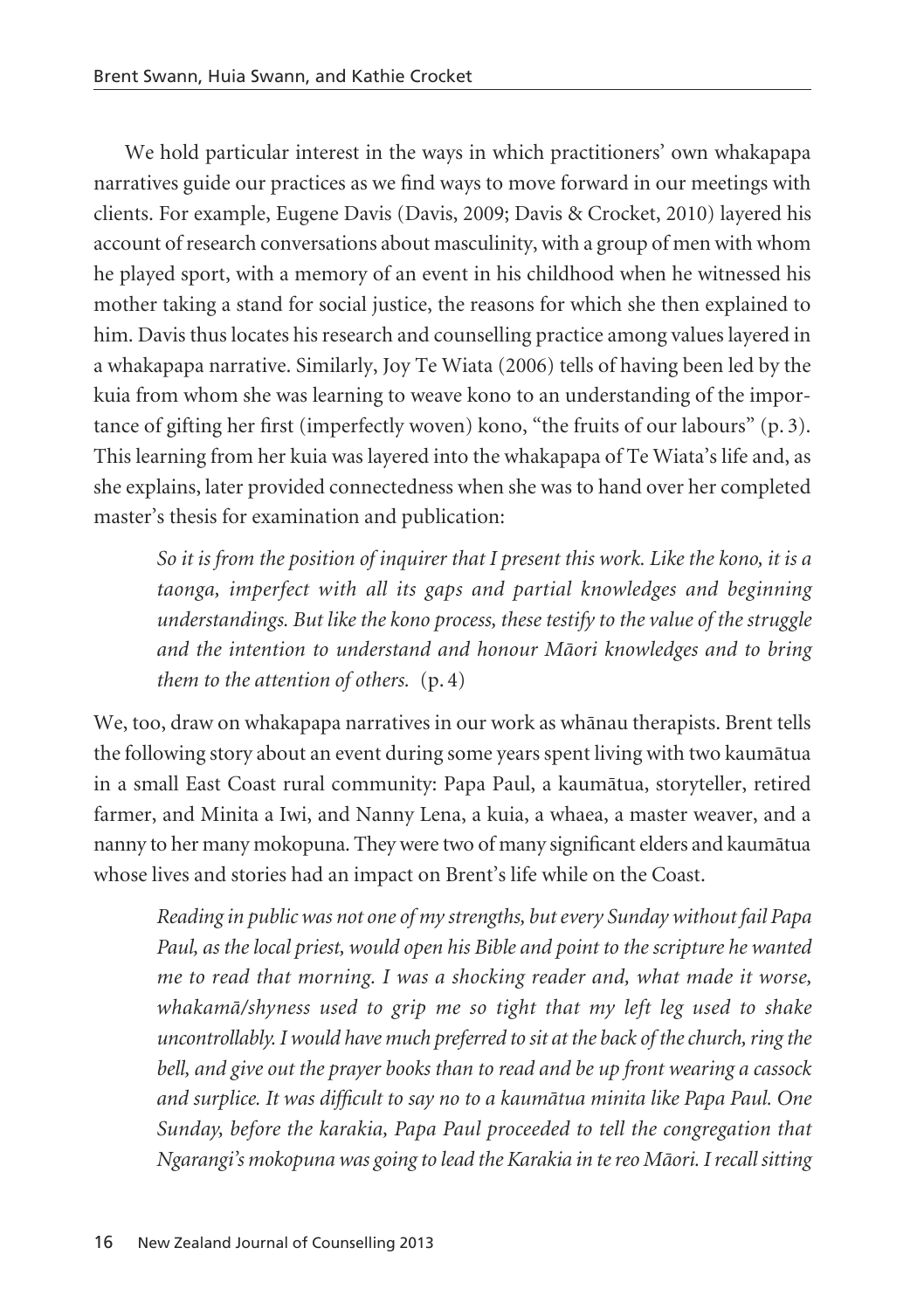*there stunned and feeling the onset of panic take over: there was nowhere to hide, nowhere to run. The old fellow had got me good, and I had to handle it. I wasn't even a Kaikarakia (a licensed lay reader) and I knew that in order to celebrate communion you had to be a Priest. From my perspective Papa Paul was breaking all the rules in asking me to lead the karakia. The congregation of mainly elders, and a few rangatahi and mokopuna sprinkled around them, showed no concern whatsoever. Papa Paul told the people that he was about to have a cataract operation and was unable to read the liturgy, but I knew he didn't need the book for he knew the liturgy off by heart. I remember thinking: I've just got to get on with it.* 

*Well, I was up there, with Papa Paul standing close by. I was leading the karakia in te reo Mäori, and I proceeded to totally butcher those beautiful kupu/words one after another and in so doing broke the usual flow of the karakia. I recall pausing for a while. I looked up, and I saw all my nannies' and papas' eyes focused on me. They were eyes of encouragement, almost willing me to carry on. I took a breath and started again and I immediately felt the mana of their voices: they were reading the priest's parts with me, at the pace I was going.*

## *Why?*

*When they saw my face they saw the faces of my tïpuna. For them I wasn't only Brent the individual, I was Ngarangi and Dave's (my grandparents) mokopuna (grandchild), I belonged to the church whänau, I was Ngäti Porou, I was one of them. Mäori relational response is dependent on identifying whakapapa ties and pursuing connections of commonality. They chose to respond from a whakaiti/humility (perhaps narrative therapy's de-centred but influential position [White, 2007]) that provided a place for me to be and stand. I learned in that community that Whakaiti is one of the important Mäori cultural tïkanga/values which can guide relational process and inform appropriate community and individual behaviour and response. Those present made connections from a position of whakaiti, respect and a responsibility to serve and care for others. Knowing that they were standing with me, and not judging me because of incompetence or breaking the flow of the karakia, invited me into a place of agency, which in turn allowed me to carry on.*

*Despite having countless times led karakia and liturgy in te reo in the years since, this experience of stumbling and being held in the warm embrace of my whänau stays with me.* (B. Swann, 2012, pp. 27–29)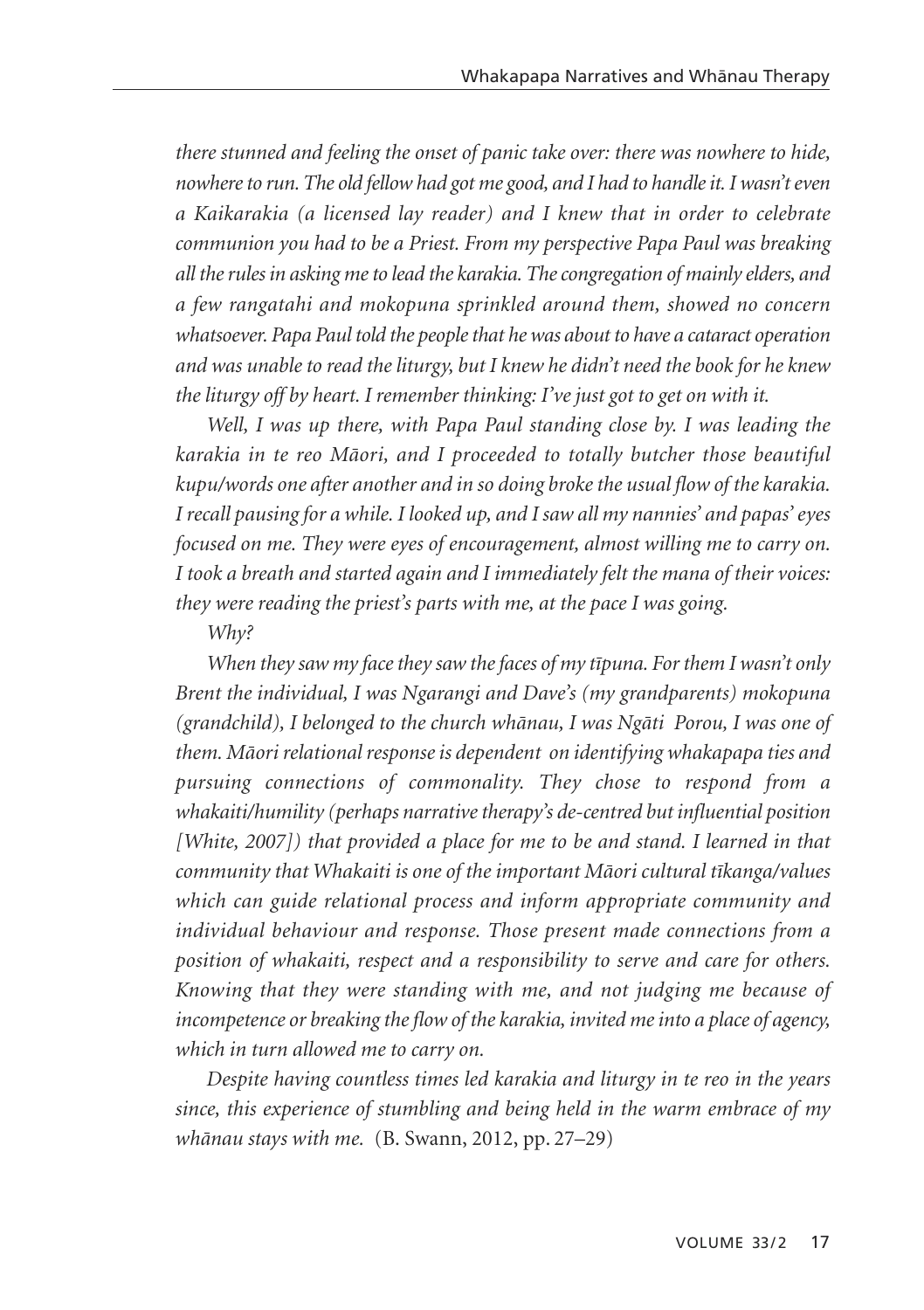## **Whakaiti**

*Brent continues:* The tïkanga values and mana-enhancing actions that I experienced from my päkeke at karakia all those years ago have shaped the way I prefer to engage and interact with the whänau, couples, and individuals in my practice now as a whänau therapist. Their actions are layered into my life and practice in ways that call me to live out the whakapapa narratives that they gifted to me.

*We continue together*: Narrative therapist Michael White (1997) argued for therapists valuing the experiences of their lives that shape the values they hold and the actions they take in their therapy work. Just as the congregation that day saw Brent as whänau, as Ngarangi's mokopuna, as Ngäti Porou, as one of them, so Huia and Brent encounter those who meet with them in whänau therapy as one of them. James and Melissa Griffith (1992) put it this way, in their discussion of the relational and dialogic tasks of therapy:

*These family members and I share more similarities than differences as human beings.*

*Family members are ordinary people leading everyday lives who unfortunately have encountered unusual and difficult life circumstances.* 

*I cannot know for sure what actions family members need to take for the problem to be resolved.* (p. 9)

The position of whakaiti—the position of humility taken by people of immense mana who chose to pray *alongside* Brent, not over him, or in correction of him—infuses the ways that Huia and Brent engage with whänau. Whakaiti is layered throughout the knowledges we express in our whänau therapy practices:

The people we are working with It's full on Multiple and complex issues Drugs, alcohol, extreme violence, abuse Armed offenders squad and helicopters And babies Little babies there in the middle of it all. You could get so immune to it. It's important to listen to the pain and the maemae that's there. It's real.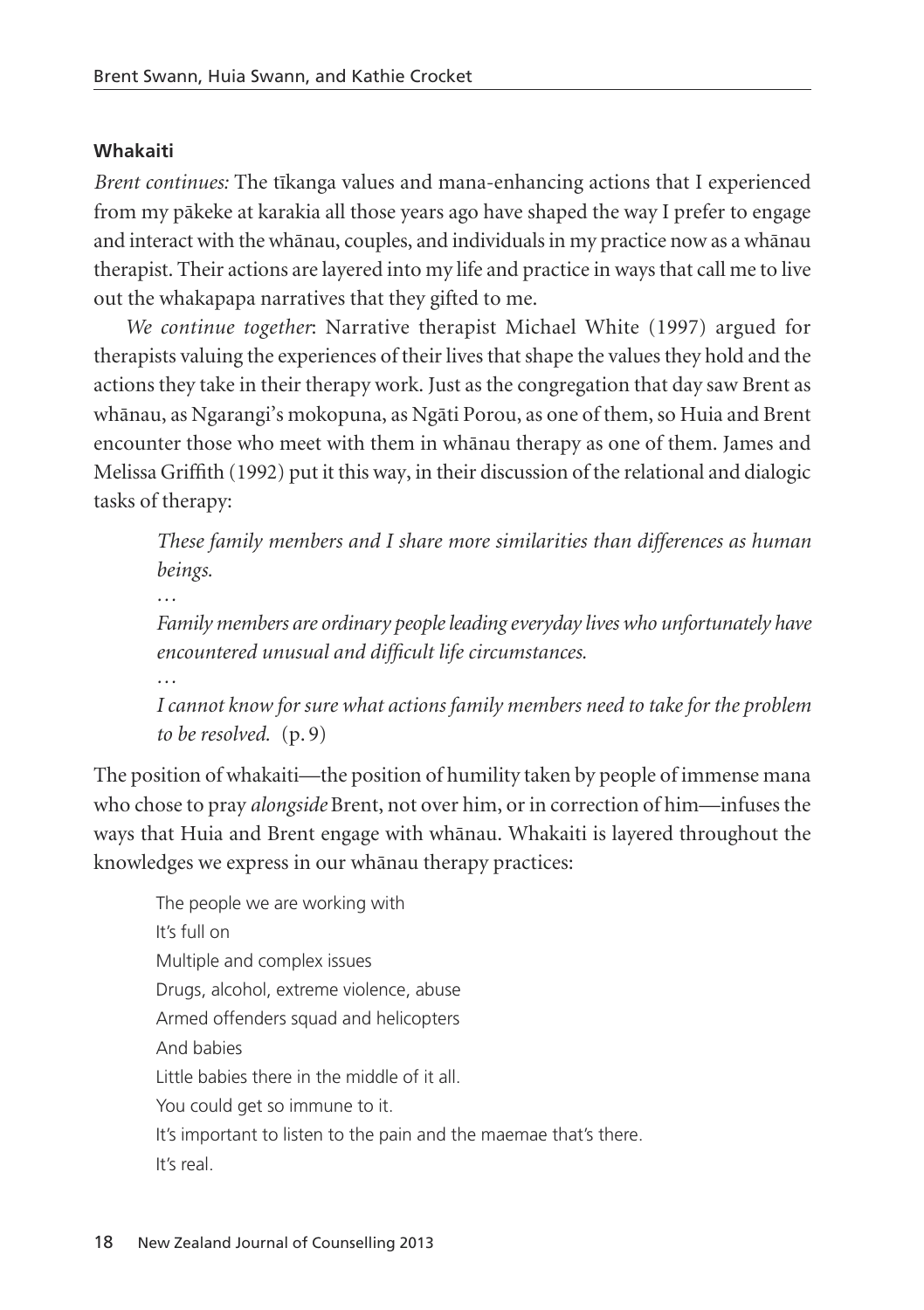We struggle with that sometimes The things we are privileged to hear These people are telling us their stories of real, real pain We're sitting there Feeling their maemae, too. A wairua thing We're not just empty vessels We are part of this too We feel and we take on. We feel the wairua and maemae of what's going on for them As people and as parents who love their kids. The emotions that people feel when there's been injustice are the same that I'd feel, the love I feel for my children, my family, is the same that others feel for theirs. I've seen that

I've lived alongside people.

Of course, there are conditions that make the practice of whakaiti possible. Just as Papa Paul's mana and the wairua of the whare karakia provided the context and process for the story Brent has told above, so in counselling there are significant practices involved in setting up a context in which mana-enhancing practice becomes possible.

Calm Being quite ordered Saying "This is what our expectations are of this space here." "This is where these things happen." We ask what their hopes for their future are, for their children what their priorities are. We ask about others who they come with, the tïpuna, who they belong with. It's a space to bring those questions in.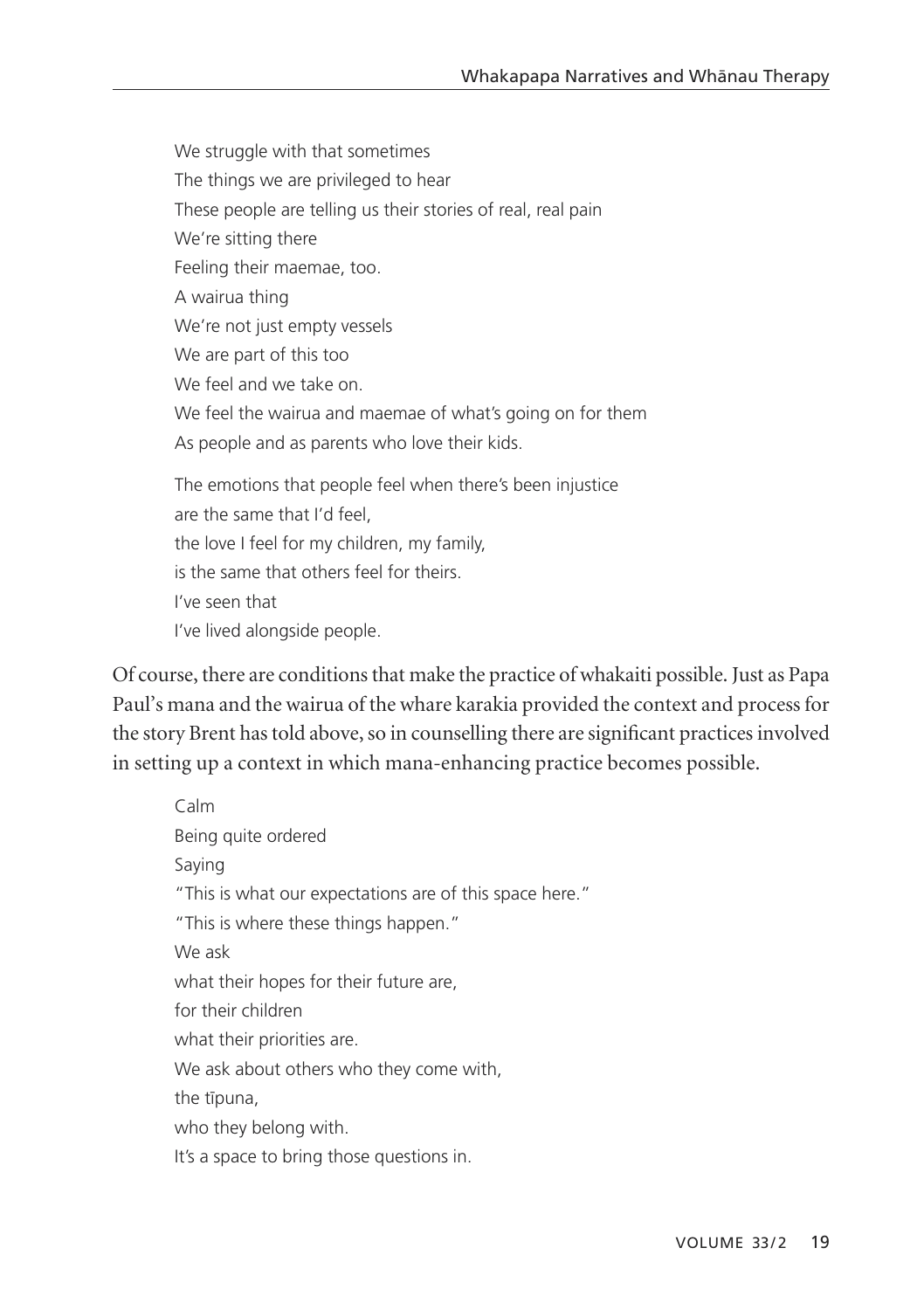While we have the responsibility to host the counselling meetings, to set the kawa for how things are done, and to ask people about their hopes for themselves, their tamariki, and their whänau, we don't take for granted that we have the right to ask questions or to invite ourselves into people's lives just because they are positioned as clients and we as counsellors.

#### **Waewae tapu**

We enter counselling relationships with a sense of being careful, considered and respectful. Many of the whänau we meet in counselling have prior or current statutory agencies or non-governmental organisations involved in their lives, and they have not always been accorded respect. It is not unusual for us to meet with whänau who are familiar with being identified as problem persons, as in deficit, as failing to meet some norm or other. Positioned in this way, they then experience themselves as being acted upon, in an absence of respect for their tino rangatiratanga, sovereignty or autonomy. It is of course not new to pay attention to the building of relationship for counselling: autonomy is a core value in the NZAC Code of Ethics (2012). However, we have experienced that the whakapapa narrative of waewae tapu offers a mana-enhancing concept and practice that enacts respect for tino rangatiratanga.

We approach their stories As waewae tapu privileged to hear their stories. We wait at the gate, we wait. When they allow us to It's they who indicate Yes, I'm going to allow Brent and Huia to hear this particular story. Constantly in this place of waewae tapu, we consciously enter into that space because it's their space, not ours.

We don't believe that because we're the counsellors we have every right to ask every question and expect the answers. And even if we do ask the questions they might still shut down that space. That's okay too. We then turn back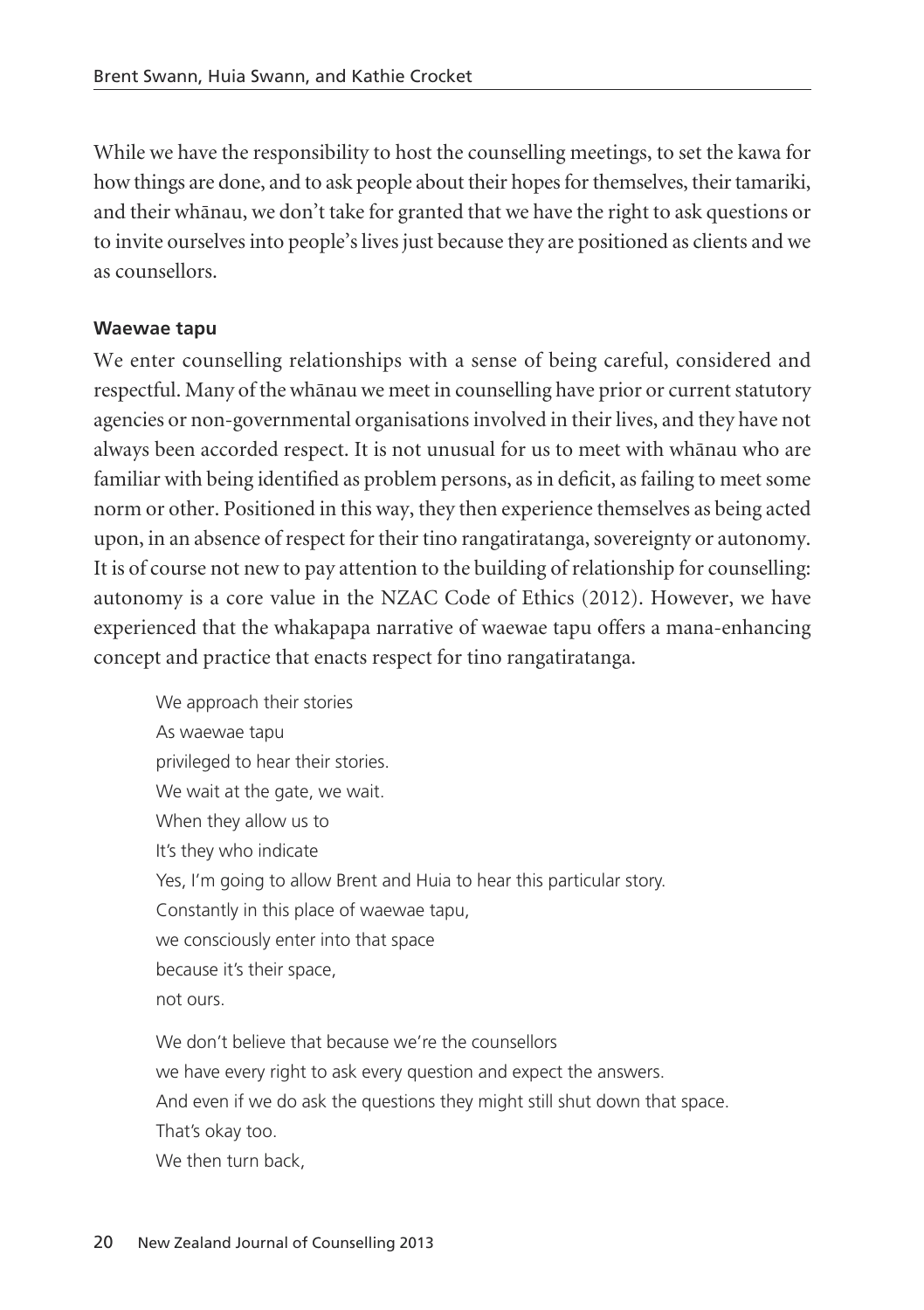go somewhere else, and it might be then that they decide to open the gate. Stories that were not normally told, talked about, some of these things aren't spoken. And maybe they have to find the words to speak them too. Careful, considered, respectful.

With Aileen Cheshire (see White, 1997), we acknowledge that we are guests in the lives of those with whom we meet as clients. We are particularly guided by our experiences of and knowledge about waewae tapu in treading gently when we enter others' lives.

## **Narrative therapy practices**

In building a practice, layer by layer, our counselling is richly textured by narrative therapy practices. Narrative therapy, like whakapapa narratives, offers us both concepts and practices that guide our work with clients. We have found the rigour of narrative therapy gives us practical strategies that offer both hope for change and movement towards change:

We're not talking miracles. we're talking really hard work step by step by step by step.

Whänau who have had multiple encounters with social service agencies have often been referred to psycho-social groups to address difficulties with, for example, anger, violence, parenting, alcohol, and other drugs. The stories whänau tell of their experiences within these groups tend to echo the description that Glen Silvester (1997) offered of traditional approaches to psycho-social group practice:

*A traditional approach to groups assumes that the group leader has both good facilitative and good didactic skills. This positions her as the expert with knowledge, skills and resources, and participants in deficit.… [T]he group leader is likely to support dominant cultural stories, thereby replicating the oppressive story the group participants bring in with them.* (p. 234)

Like Silvester, we prefer to take relational positions and to use counselling skills that support whänau to engage in different kinds of conversations and activities. We prefer conversations that support whänau in generating meaning and knowledge relevant to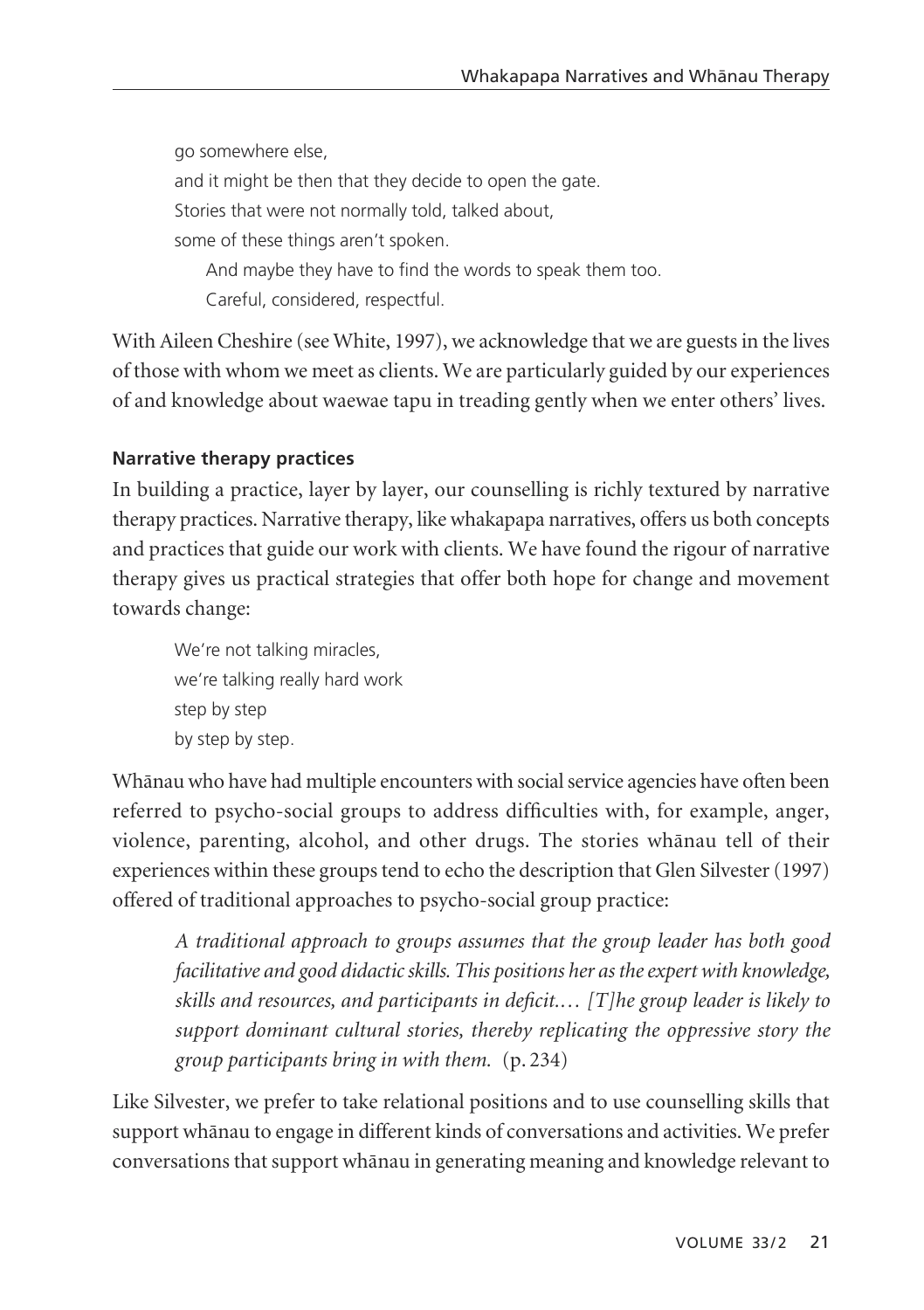their lives, and that build from what they already know. A further example that is useful to us comes from the practice descriptions told by Jenny Snowdon and Rachel McKenna, about their group work with women who have experienced intimate partner violence:

*From our first meeting with individual women we are interested in the knowledges about violence already available to them. Thus, when we meet each woman we hold in mind both safety concerns and possibilities that might arise for noticing moves women have already made towards safety. In respect of the latter, we ask a woman what we think is a significant question about "turning points" in how she positions herself in relation to violence. We ask with the assumption that, even if there by mandate, women have already taken actions—either in thinking or physical action—in relation to violence. In asking about turning points we are looking for the possibility of even the smallest movement towards safety—perhaps on behalf of children. This turning-point question invites a woman to identify and revisit a moment when she brought about movement towards safety.* (K. Crocket, Kotzé, Snowdon, & McKenna, 2009, pp. 33–34)

Holding in mind that whänau may have had experiences of being expected to conform to others' expectations and ideas for how they should live, we offer a practice that works to build accounts of the hopes that whänau hold for their lives (see White, 2007). As we noted above, this is a slow, step-by-step, scaffolded process that takes care, time, and skill. The skill of such practices can be learned, we suggest, particularly when we pay attention to our own whakapapa narratives.

Central to the skills involved in working with the knowledges that whänau bring with them to therapy is the practice of paying careful attention to the language people use in speaking about their lives. When we listen to the words and phrases that people speak, we create opportunities to explore meaning with them and to evaluate the meanings that are available.

From anthropology, narrative therapy has borrowed the idea of thin and thick descriptions (White, 1997, 2007). Thin descriptions offer an account of people's lives that does not use the language of those people and their community. The language of professionals who write reports on clients that are not in a language that clients understand is, we suggest, an example of thin description, a form of colonisation. We work to listen carefully to the language that whänau use: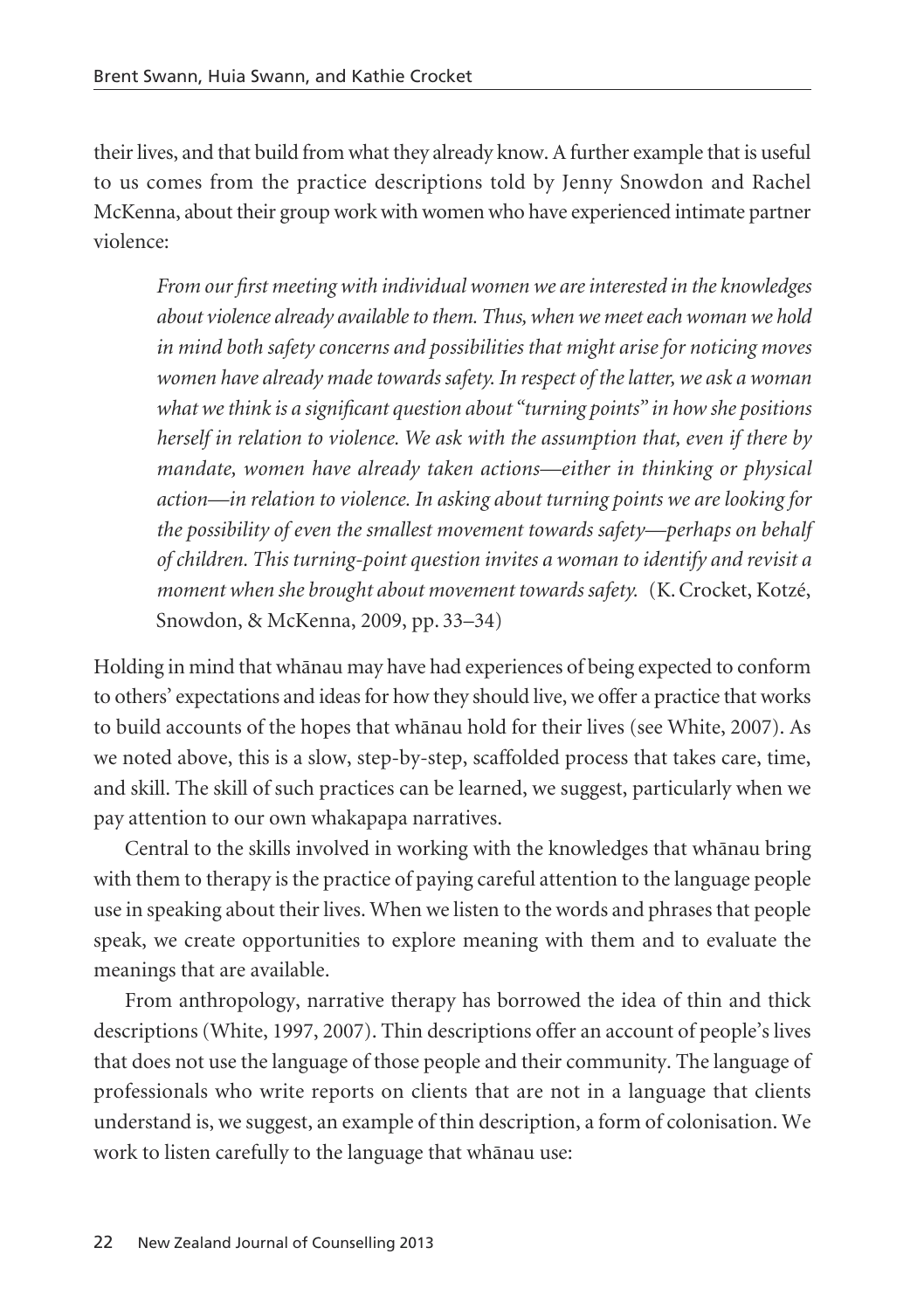Speaking back their own words Instead of interpreting them back to them. We're seeing the effect of speaking back their own words. We see them think: "Yes, these are my words; I did say that." It makes a difference.

When we pay attention to language and to meanings, we invite whänau into making knowledge about their own lives. Mandy Pentecost (2006, 2008) researched the effects of writing practices in therapy that pay attention to client utterances. She wrote this rescued speech poem about what she learned from her client, during a research interview, about the effect of reading Pentecost's record of the client's words:

*''That's what I said,'' I thought— ''The same but different.'' Seeing it written down Indicated I was right.* (Pentecost, 2006, p. 113)

What we want to draw attention to here is the effect for the client of the experience of being invited to create knowledge about her own life, and then that knowledge being given value through being recorded in writing.

Responding to clients in the language of their own communities is a form of witnessing (Weingarten, 2000, 2003; White, 2007): we engage as a compassionate audience to whänau members' speaking about the difficulties they face in their lives, their hopes for change, and knowledge about or steps already taken towards such possibilities. Again we draw on both whakapapa narratives and narrative therapy in our interest in witnessing to what people say about their lives, and thus who it is possible for them to be. When Brent looked up and saw the congregation members' eyes on him, willing him on to perform the karakia in te reo, he saw them witnessing him as a person who belonged among them, as a whänau member, as Ngäti Porou, as a man whose mana they nurtured. When client whänau hear us repeat back to them the words they have used during the small steps of knowledge-making in counselling, they too experience themselves being witnessed, and their mana also nurtured.

Using their words being curious about their lives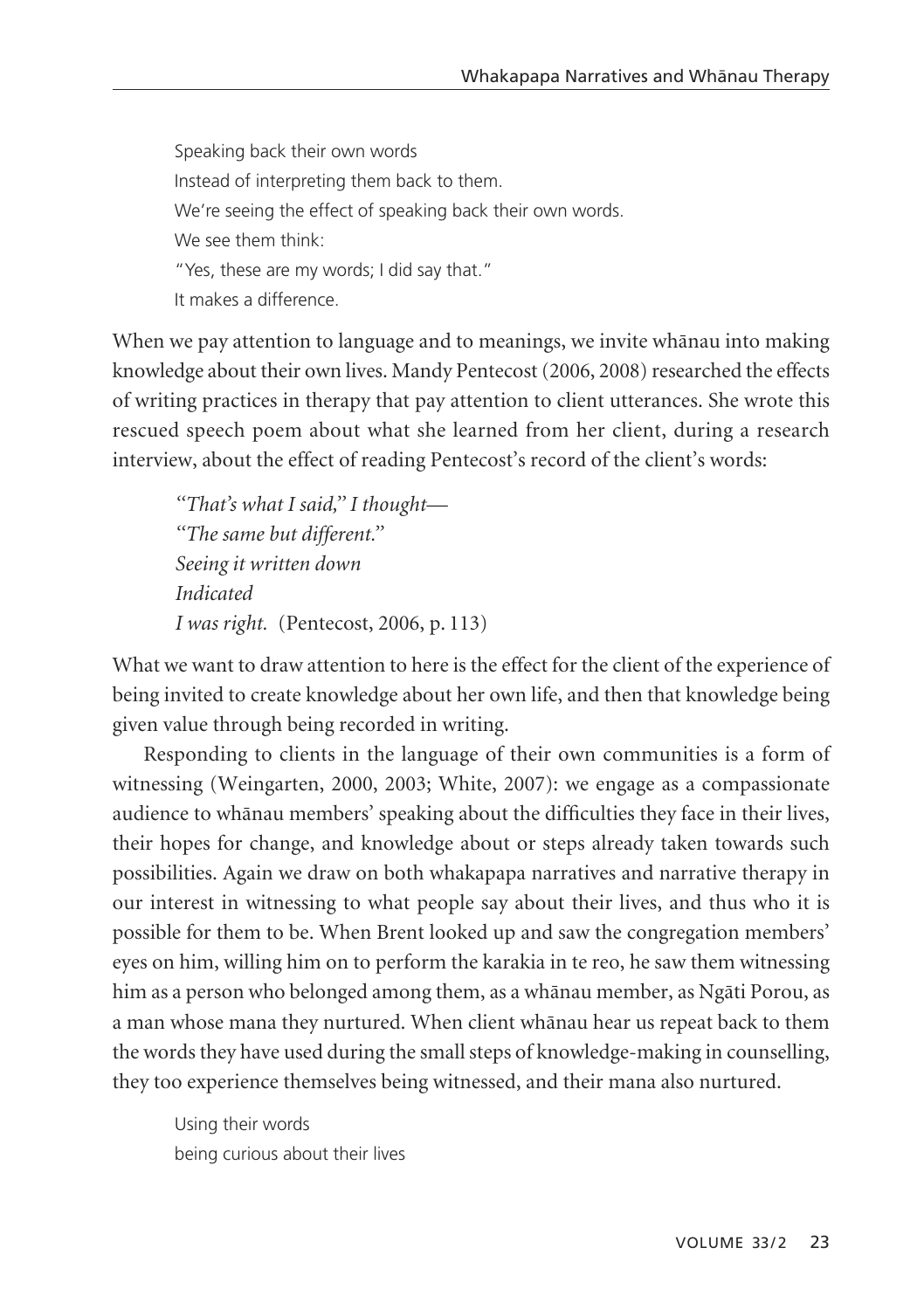and their stories. Sometimes we have to hunt for them, we have to really listen and hunt because they don't come forward with those stories. But we are listening away and we might hear something Something will stand out And we go to that story.

We bring forward this other whakapapa narrative that hasn't been storied for a long time.

"Gee, I had forgotten about that."

"Gee, I haven't thought about that for a long time."

"Gee, I feel good to think about this."

## **Creating a different kind of space**

## *Speaking the relational ethics of our counselling practice*

We move now to close our article with a series of stanzas, using the poetic form, in returning to the point we made in our earlier discussion of the effects of taking authorship. There is a great deal more to be said about Mäori counselling for Mäori: this article is intended as a small contribution to a wideranging discussion into which many voices speak, in rich discussion and debate, in resonance and difference. Each practitioner, we suggest, brings a multilayered series of whakapapa narratives to their counselling practice: how much richer then are the layers upon layers available when many contribute to the körero. What we offer here is a particular contribution to knowledge-making towards the present and future of whänau therapy that arises from our lives and practices. We end this article not with a conclusion but through the indeterminacy of poetry, with an invitation to others to körero and to tell whakapapa narratives about Mäori therapy practice for Mäori whänau:

*And, if after we have written, the text enters into others' dialogic encounters, then how can we claim to be the final arbiters of meaning for something whose meaning is so open-ended.* (Sampson, 1985, p. 1208)

Karakia Mihi Waiata It doesn't necessarily say that everything's going to be smooth sailing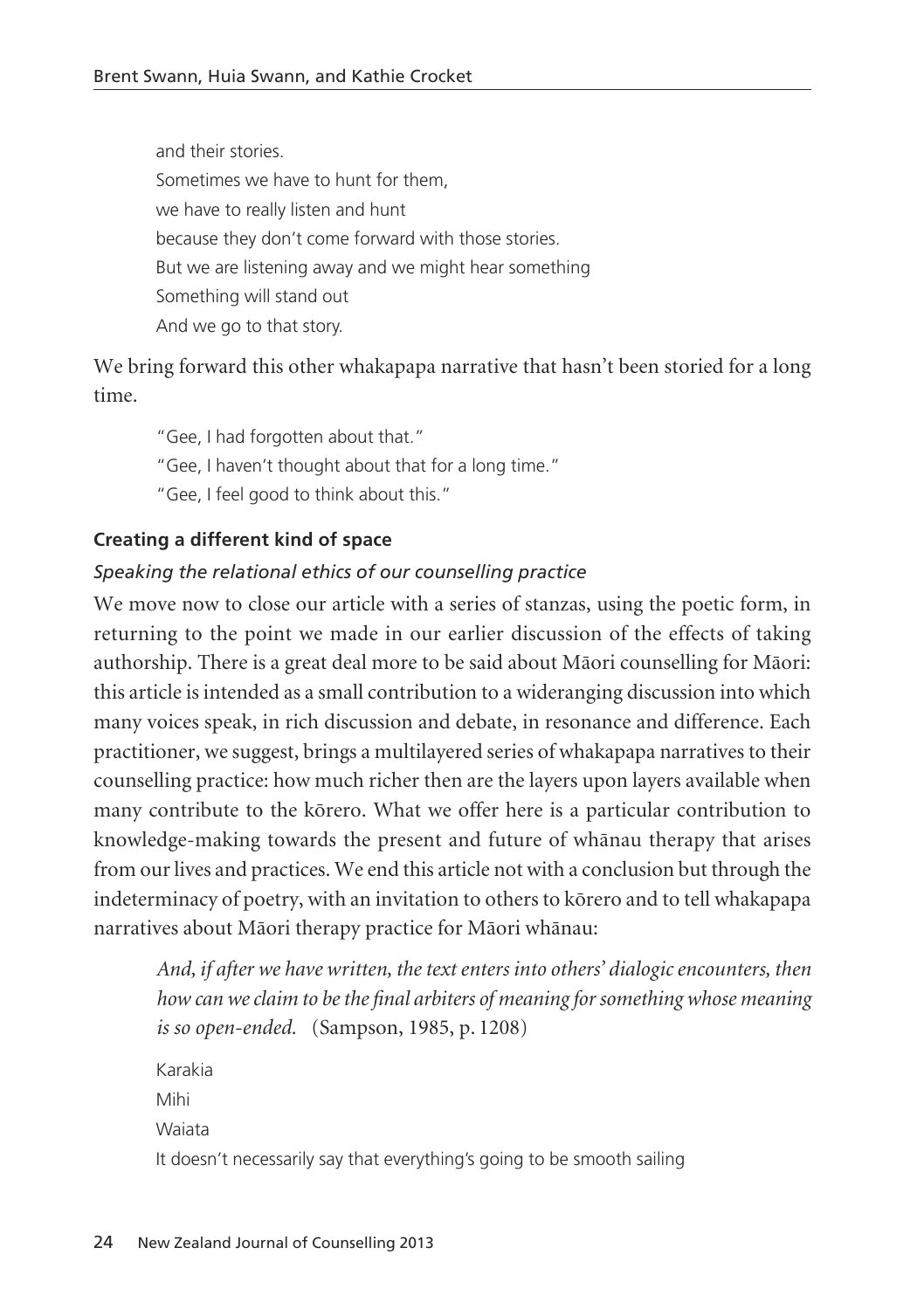because it certainly isn't. But it does alert us to the diversity and to negotiation and attending to people. It's the same as the front of the marae The same thing. There's this opportunity for difference and debate and hard talk. Karakia Mihi Waiata Holding it gently You wouldn't want to be just bowling on in. I don't fully understand it This wairua connection with others. You can't grab hold of it and say this is what it is It's constantly shifting and moving. You feel that ihi feeling And you get all those goose bumpy things. You know that is wairua. Other times when you just sit, and that's wairua too. Narrative practice encourages us to be Mäori The space is being offered Spaces available that we can take up. Opportunity for creativity and exploring in places that we never thought possible. On the Coast Mäori They were inclusive Whatever it was they'd put it in their kete It was a huge kete. Just thank you Thank you, this is helpful This might work. Oooh this tastes good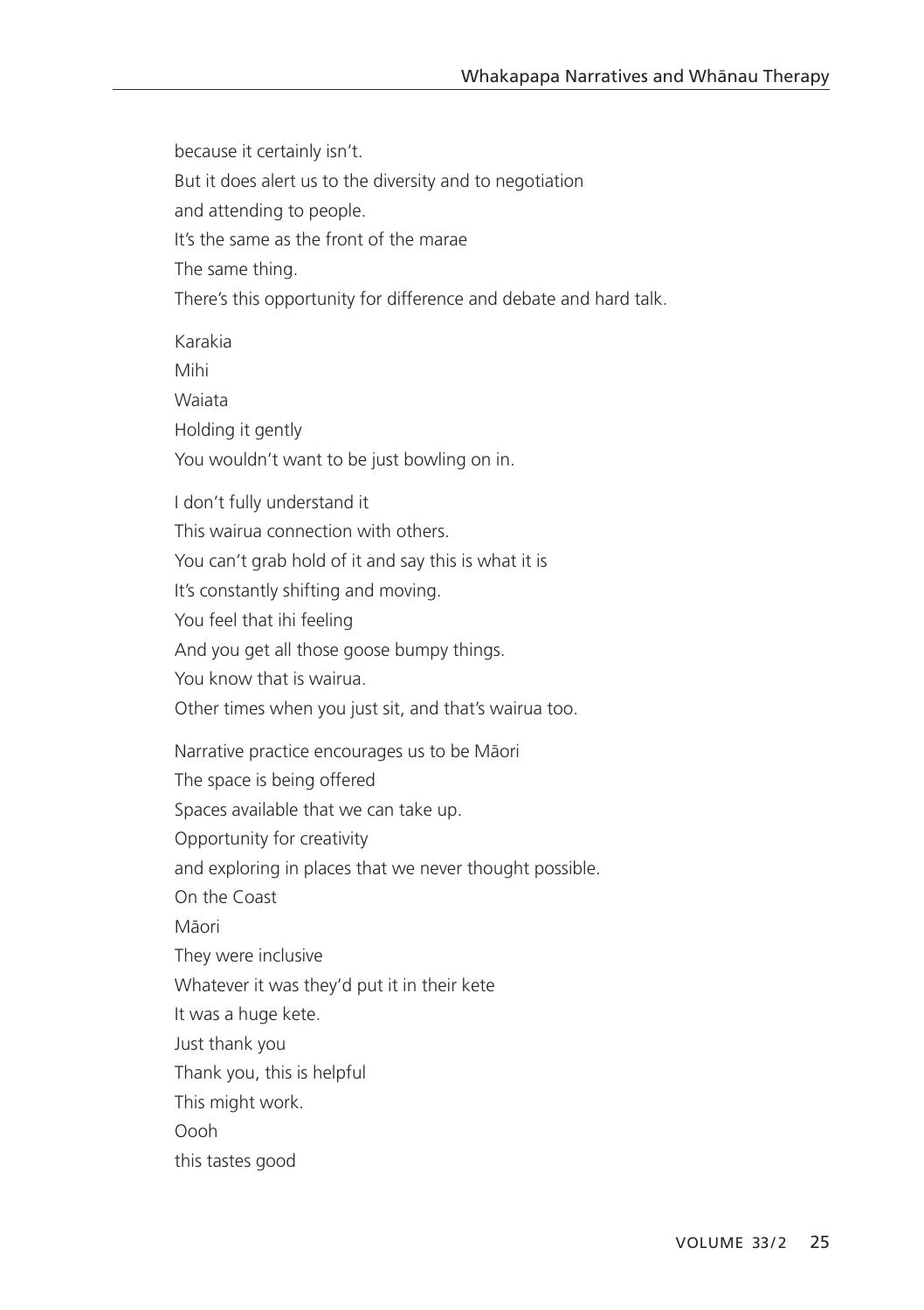Mmm this smells nice. This is helpful for our people This is life-giving.

#### Glossary

atua – God, gods hinengaro – mind ihi – psychic force iwi – tribe, people kaikarakia – a licensed lay reader in the Church karakia – prayer, liturgy kawa – protocol kete – basket kono – woven basket körero – talk kuia – female elder kupu – word maemae – fears, pain, or hurt mahi – work mana – prestige or authority manaaki – hospitality maunga – mountain mihi – speech of greeting minita – minister Minita a Iwi – minister of the people mokopuna – grandchild pakeke – adult rangatahi – young people tamariki – children taonga – treasure te ao Mäori – the Mäori world te reo – the (Mäori) language tinana – body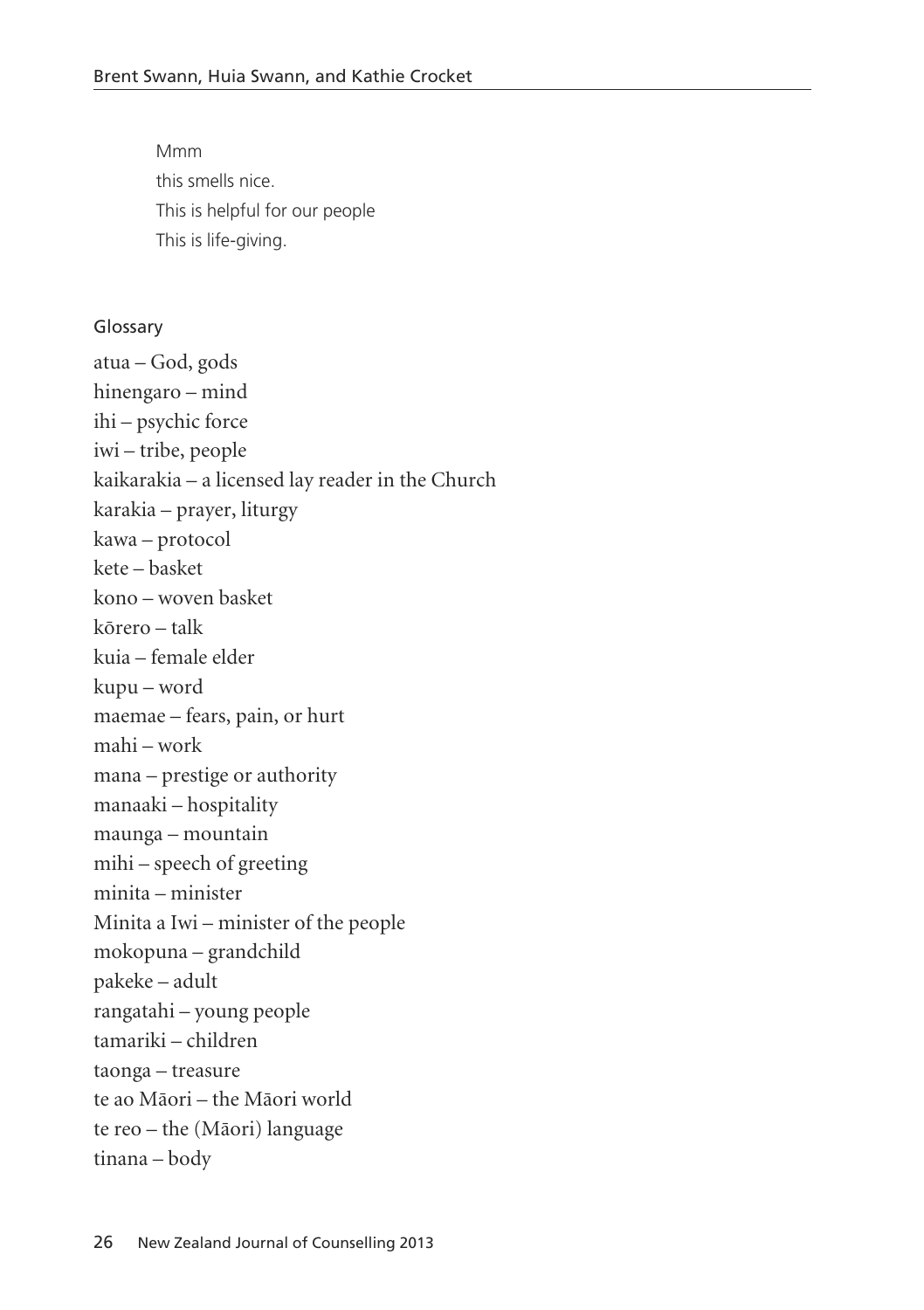tino rangatiratanga – Mäori self-government, self-determination, independence tïpuna – ancestors tuakana–tëina – elder–younger waewae tapu – newcomer waiata – song wairua – spirit whaea – term of respect for an older woman whakaiti – to be humble whakamä – shame whakapapa – ancestral genealogy whänau – extended family whare karakia – church

## Endnotes

1. Brent, Huia and Kathie have written this paper together. It arises out of Brent's MCouns dissertation, and draws on körero between the three of us. The correspond ing author is Kathie: kcrocket@waikato.ac.nz

## References

- Awatere, D. (1981). Mäori counselling. In F. Donnelly (Ed.), *A time to talk: Counsellor and counselled* (pp. 198–202). Sydney, Australia: Allen & Unwin.
- Awatere, D. (1984). *Mäori sovereignty*. Auckland, New Zealand: Broadsheet.
- Behan, C. (2003, October 8). *Rescued speech poems: Co-authoring poetry in narrative therapy*. Retrieved January 26, 2010, from http://www.narrativeapproaches.com/narrative% 20papers%20folder/behan.htm
- Crocket, A. (2012). Cultural safety: Towards postcolonial practice? *British Journal of Guidance & Counselling*, *40*(3), 205–220.
- Crocket, K. (2010). Rescuing speech: Teaching a writing aesthetic for counselling practice. *Journal of Poetry Therapy*, *23*(2), 73–86.
- Crocket, K., Kotzé, E., Snowdon, J., & McKenna, R. (2009). Feminism and therapy: Mo(ve)ments in practice. *Women's Studies Journal*, *23*(2), 32–45.
- Davies, S., Elkington, A., & Winslade, J. (1993). Pütangitangi: A model for understanding the implications of Mäori intra-cultural differences for helping strategies. *New Zealand Journal of Counselling*, *15*, 2–6.
- Davis, E. (2009). *Conversations with men about being men* (Unpublished master's thesis). University of Waikato, Hamilton, New Zealand.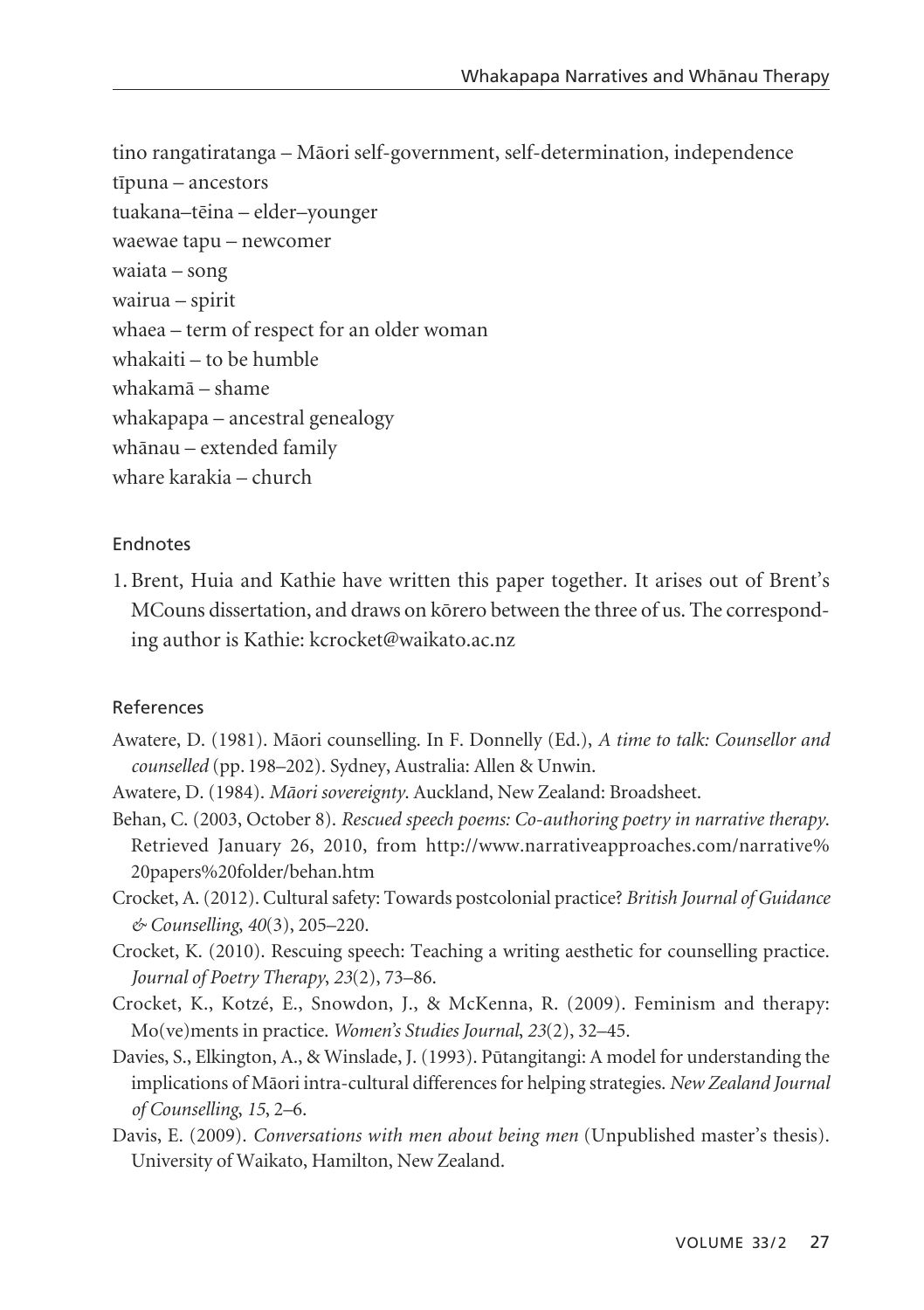- Davis, E., & Crocket, K. (2010). What does it mean to be a man? Effects of outsider witnessing practices. *New Zealand Journal of Counselling*, *30*(1), 15–33.
- Drury, N. (2007). A pöwhiri poutama approach to therapy. *New Zealand Journal of Counselling*, *27*(1), 9–20.
- Durie, M. (1989). A move that's well overdue: Shaping counselling to meet the needs of Mäori people. *New Zealand Counselling and Guidance Association Journal*, *2*(1), 13–23.
- Durie, M. (1999). Paiheretia: An integrated approach to counselling. In *A place to stand: Proceedings of the National Conference of New Zealand Association of Counsellors*(pp. 20–25). Hamilton, New Zealand.
- Durie, M. (2001). *Mauri ora: The dynamics of Mäori health*. Melbourne, Australia: Oxford University Press.
- Durie, M. (2007). Counselling Mäori: Marae encounters as a basis for understanding and building relationships. *New Zealand Journal of Counselling*, *27*(1), 1–8.
- Etherington, K. (2004). *Becoming a reflexive researcher: Using our selves in research*. London, England: Jessica Kingsley.
- Furman, R. (2006). Poetic forms and structures in qualitative health research. *Qualitative Health Research*, *16*(4), 560–566.
- Furman, R., Shears, J., & Badinelli, M. (2007). Mexican men and their fathers: Data rerepresentation through the research poem. *Journal of Poetry Therapy*, *20*(3), 141–151.
- Gold, K. (2013). A space for stories: Revisiting relational poetry as inquiry on everyday practice. *Qualitative Social Work, 12*(6), 849–857. doi:10.1177/1473325012464805
- Griffith, J., & Griffith, M. E. (1992). Owning one's epistemological stance in therapy. *Dulwich Centre Newsletter*, *1*, 5–11.
- Hokowhitu, B. (2007). The silencing of Mäori men: Deconstructing a "space" for Mäori masculinities. *New Zealand Journal of Counselling*, *27*(2), 63–76.
- New Zealand Association of Counsellors. (2012). *Code of ethics*. (First published 2002.) Hamilton, New Zealand: Author.
- O'Connor, M., & Macfarlane, A. (2002). New Zealand Mäori stories and symbols: Family value lessons for Western counsellors. *International Journal for the Advancement of Counselling*, *24*(4), 223–237. doi:10.1023/A:1023368729169
- Pentecost, M. (2006). *The co-production of a literary therapy* (Unpublished master's thesis). University of Waikato, Hamilton, New Zealand.
- Pentecost, M. (2008). A letter to Robyn: Explorations of the written word in therapeutic practice. *International Journal of Narrative Therapy and Community Work*, *1*, 17–29.
- Pere, R. (1997). *Te wheke: A celebration of infinite wisdom* (2nd ed.). Gisborne, New Zealand: Ao Ako Global Learning New Zealand.
- Piercy, F. P., & Benson, K. (2005). Aesthetic forms of data representation in qualitative family therapy research. *Journal of Marital and Family Therapy*, *31*(1), 107–119.
- Piripi, T., & Body, V. (2010). Tihei-wa mauri ora. *New Zealand Journal of Counselling*, *30*(1), 34–46.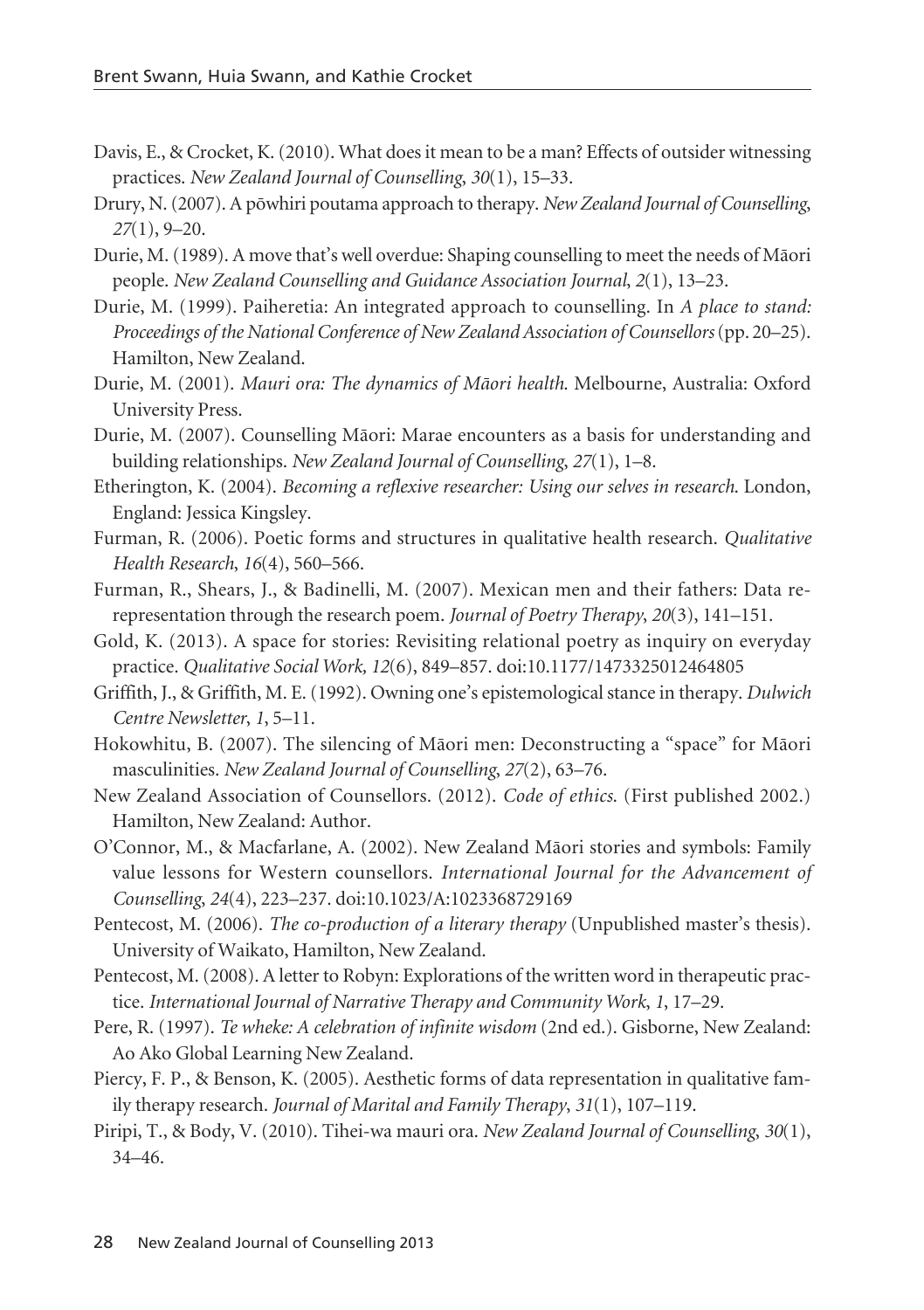- Piripi, T., & Body, V. (2013). Tihei-wa mauri ora: Te tipuranga. In M. Agee, T. McIntosh, P. Culbertson, & C.'O. Makasiale (Eds.), *Pacific identities and well-being: Cross-cultural perspectives* (pp. 107–118). Dunedin, New Zealand: Otago University Press.
- Ramsden, I. (1997). Cultural safety: Implementing the concept. The social force of nursing and midwifery. In P. Te Whaiti, M. McCarthy, & A. Durie (Eds.), *Mai i rangiatea* (pp. 113–125). Auckland, New Zealand: Auckland University Press.
- Ramsden, I. (2005). Towards cultural safety. In D. Wepa (Ed.), *Cultural safety in Aotearoa New Zealand* (pp. 2–19). Auckland, New Zealand: Pearson Education.
- Richardson, L., & St Pierre, B. (2005). Writing: A method of inquiry. In N. Denzin & Y. Lincoln (Eds.), *The Sage handbook of qualitative research* (3rd ed., pp. 959–978). Thousand Oaks, CA: Sage.
- Rose, N. (1998). *Inventing ourselves: Psychology, power, and personhood.* Cambridge, England: Cambridge University Press.
- Sampson, E. E. (1985). The decentralization of identity: Toward a revised concept of personal and social order. *American Psychologist, 40*(11), 1203–1211.
- Sampson, E. E. (1989). The deconstruction of the self. In J. Shotter & K. Gergen (Eds.), *Texts of identity* (pp. 1–19). London, England: Sage.
- Silvester, G. (1997). Appreciating indigenous knowledge in groups. In G. Monk, J. Winslade, K. Crocket, & D. Epston (Eds.), *Narrative therapy in practice: The archaeology of hope* (pp. 233–251). San Francisco, CA: Jossey-Bass.
- Smith, L. T. (1999). *Decolonising methodologies: Research and indigenous peoples*. Dunedin, New Zealand: University of Otago Press.
- Somerville, M. J. (2010). A place pedagogy for "global contemporaneity." *Educational Philosophy and Theory*, *42*(3), 326–344. doi:10.1111/j.1469-5812.2008.00423.x
- Speedy, J. (2005). Using poetic documents: An exploration of poststructuralist ideas and poetic practices in narrative therapy. *British Journal of Guidance & Counselling*, *33*(3), 283–298. doi:10.1080/0369880500179343
- Speedy, J. (2008). *Narrative inquiry and psychotherapy*. Basingstoke, England: Palgrave Macmillan.
- Swann, B. (2012). *Living Mäori stories, living Mäori lives: Beginnings of a whänau therapy practice* (Unpublished master's thesis). University of Waikato, Hamilton, New Zealand.
- Taonui, R. (2013). Whakapapa–genealogy: What is whakapapa? In *Te Ara: The Encyclopedia of New Zealand*, updated 1-Jul-13. URL: http://www.TeAra.govt.nz/en/whakapapagenealogy/
- Te Wiata, J. (2006). *A local Aotearoa New Zealand investigation of the contribution of Mäori cultural knowledges to Päkehä identity and counselling practices* (Unpublished master's thesis). University of Waikato, Hamilton, New Zealand.
- Waldegrave, C. (1985). Mono-cultural, mono-class, and so-called non-political family therapy. *Australian and New Zealand Journal of Family Therapy*, *6*(4), 197–200.